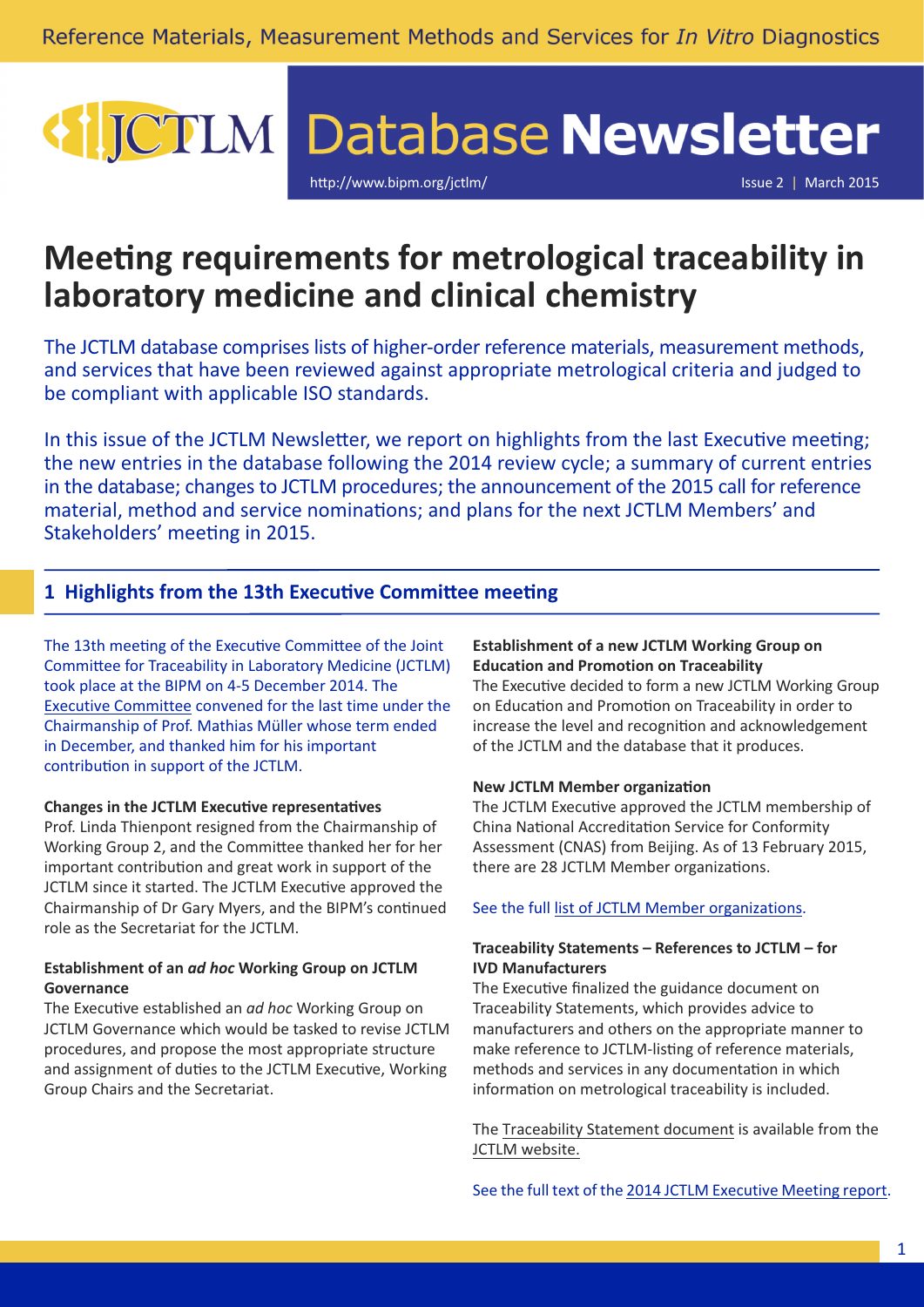# **2 New entries in the JCTLM database**

The JCTLM nomination and review process completed in 2014 has resulted in eight new entries in the JCTLM Database for available higher-order certified reference materials, as well as three new published reference measurement methods, and 23 new measurement services delivered by reference laboratories.

**New entries for available Certified Reference Materials**

The new entries are listed below. Full information on the reference materials and their producers, methods, measurement services and reference laboratories can be found by searching the database at **http://www.bipm.org/jctlm/**

| <b>Analyte Category</b>  | Analyte*                                                                  | <b>Material/Matrix</b> |
|--------------------------|---------------------------------------------------------------------------|------------------------|
| Metabolites & Substrates | L-tyrosine,<br>L-threonine,<br>L-serine,<br>L-methionine,<br>L-histidine, | High-purity material   |
|                          | L-cystine                                                                 |                        |
| <b>Proteins</b>          | HbA1c                                                                     | Whole Blood            |

\*Complete information for each entry can be retrieved from the [Analyte keyword search results](http://www.bipm.org/jctlm/) for the reference materials, e.g. Name and Contact of the producer of the reference material, Name of the reference material, Range of certified value, and Range of expanded uncertainty value, as well as Reference(s) on commutability, certification, or inter-laboratory comparability studies if available.

#### **New entries for Reference Measurement Methods**

| Reference Measurement Method (JCTLM Identification Number)                             |  |
|----------------------------------------------------------------------------------------|--|
| Quantification of vancomycin in human serum by LC-MS/MS (JCTLM C10RMP1)                |  |
| König K et al., Clin. Chem. Lab. Med., 2013, 51(9), 1761                               |  |
| Simultaneous quantification of acetaminophen and structurally related compounds in     |  |
| human serum and plasma (JCTLM C11RMP8)                                                 |  |
| Bylda C et al., Drug Test Anal., 2014, 6(5), 451-460                                   |  |
| Human C-peptide quantitation by LC-MS Isotope-Dilution assay in serum or urine samples |  |
| (JCTLM C10RMP12 C-Peptide)                                                             |  |
| Stoyanov AV et al., J. Chromat. Separation Techniq., 2013, 4, 172                      |  |
|                                                                                        |  |

Complete information for each entry can be retrieved from the [Analyte /JCTLM ID keyword search results](http://www.bipm.org/jctlm/) for the reference methods, e.g. Name of the reference method, Applicable measurement range, and expected uncertainty value, as well as Reference(s) of peer-reviewed publication for method description and validation.

#### **New entries for Reference Measurement Laboratory Services**

| <b>Analyte Category</b>  | Analyte                                                                                                                                                                                          | <b>Location of Laboratory</b>    |
|--------------------------|--------------------------------------------------------------------------------------------------------------------------------------------------------------------------------------------------|----------------------------------|
| Enzymes                  | Alanine aminotransferase<br>Alkaline phosphatase<br>Alpha-amylase<br>Aspartate aminotransferase<br>Creatine kinase<br>Gamma-glutamyltransferase<br>Lactate dehydrogenase<br>Alkaline phosphatase | China<br>Spain                   |
| Metabolites & Substrates | Glucose<br>Glucose<br>Urea<br><b>Total glycerol</b><br>Uric acid                                                                                                                                 | <b>Italy</b><br>China<br>Germany |
| Non Peptide Hormones     | Thyroxine<br>Testosterone                                                                                                                                                                        | Germany                          |
| <b>Proteins</b>          | HbA1c<br>Total protein                                                                                                                                                                           | France<br>China                  |

Complete information for each entry can be retrieved from the [Analyte keyword search results](http://www.bipm.org/jctlm/) for the reference measurement services, e.g. Contact for Reference Laboratory, Scope of the service offered and a link to the results for the inter-laboratory comparison.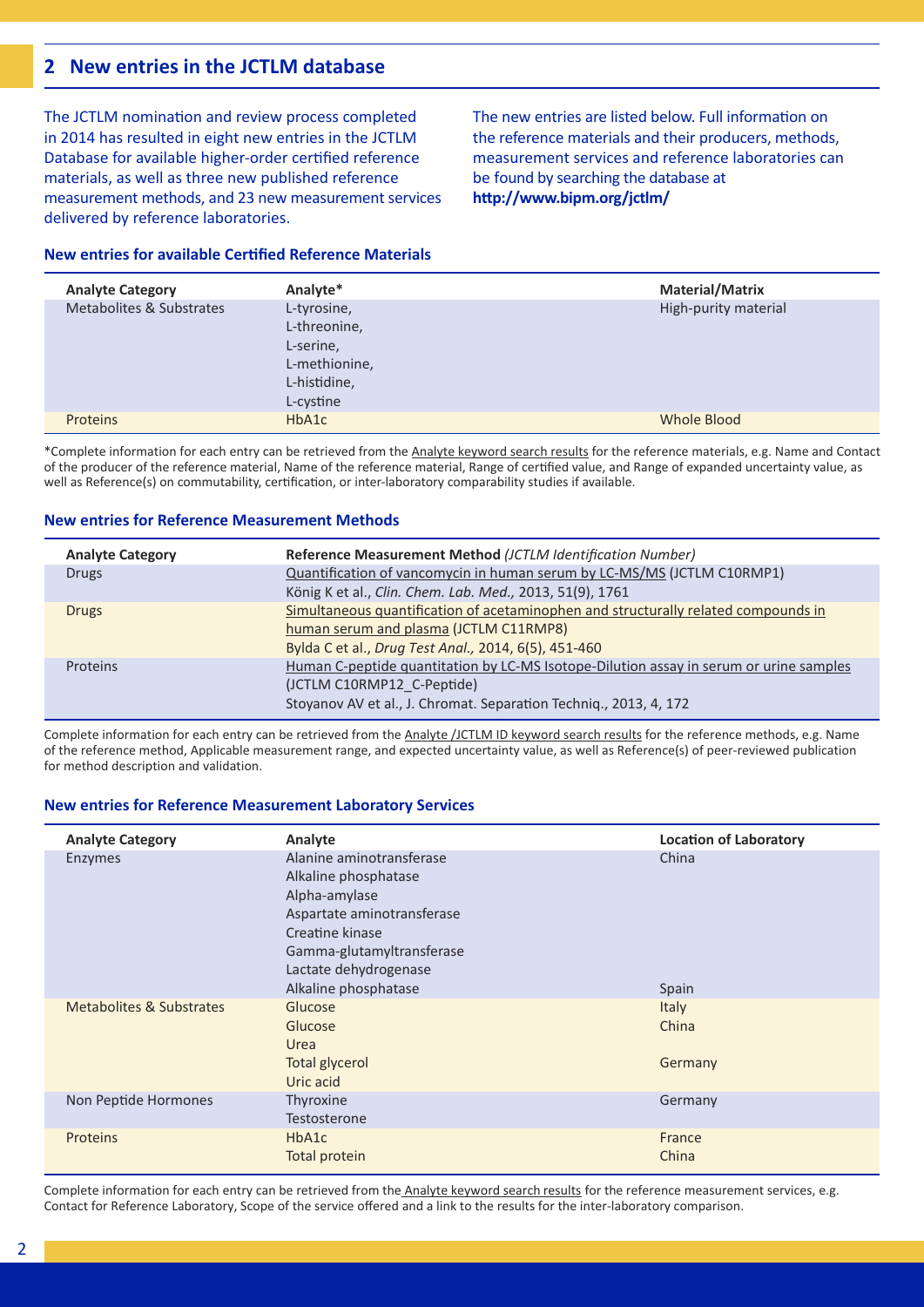# **3 2015 JCTLM call for nominations now open**

The 2015 call for nominations of available higher-order certified reference materials, measurement methods, and services for laboratory medicine and *in vitro* Diagnostic measurement systems is currently being made, and the closing date for submissions is 30 May 2015. Certified Reference Material Producers, authors of publications of Reference Methods, and Laboratories providing Reference Measurement Services for laboratory medicine and clinical chemistry, are invited to submit nominations for review and possible publication in the database using the procedures and forms available at:

[JCTLM WG1 Cycle 12 \(2015\): Call for Material and Method](http://www.bipm.org/en/committees/cc/wg/jctlm-wg1.html#nominations) nominations **and**  [JCTLM WG2 Cycle 10 \(2015\): Call for Laboratory](http://www.bipm.org/en/committees/cc/wg/jctlm-wg2.html#nominations)  Measurement Service nominations

# **4 Content of the JCTLM Database**

As of February 2015 the [JCTLM Database](http://www.bipm.org/jctlm/) contains:

- 289 available certified reference materials covering eleven categories of analytes. The bar chart below shows the distribution of the total number of entries published for certified reference materials evaluated as being of a higher metrological order for each type of analyte.
- **170 reference measurement methods or procedures** that represent about 80 different analytes in nine categories of analytes;
- **128 reference measurement services, delivered by** fourteen reference laboratories and two national metrology institutes in eight countries and which cover seven categories of analytes. The pie charts on page 4 show the distribution of the services listed by region of origin of the service provider and by type of analyte.

#### **JCTLM Database entries for available certified materials as of February 2015**